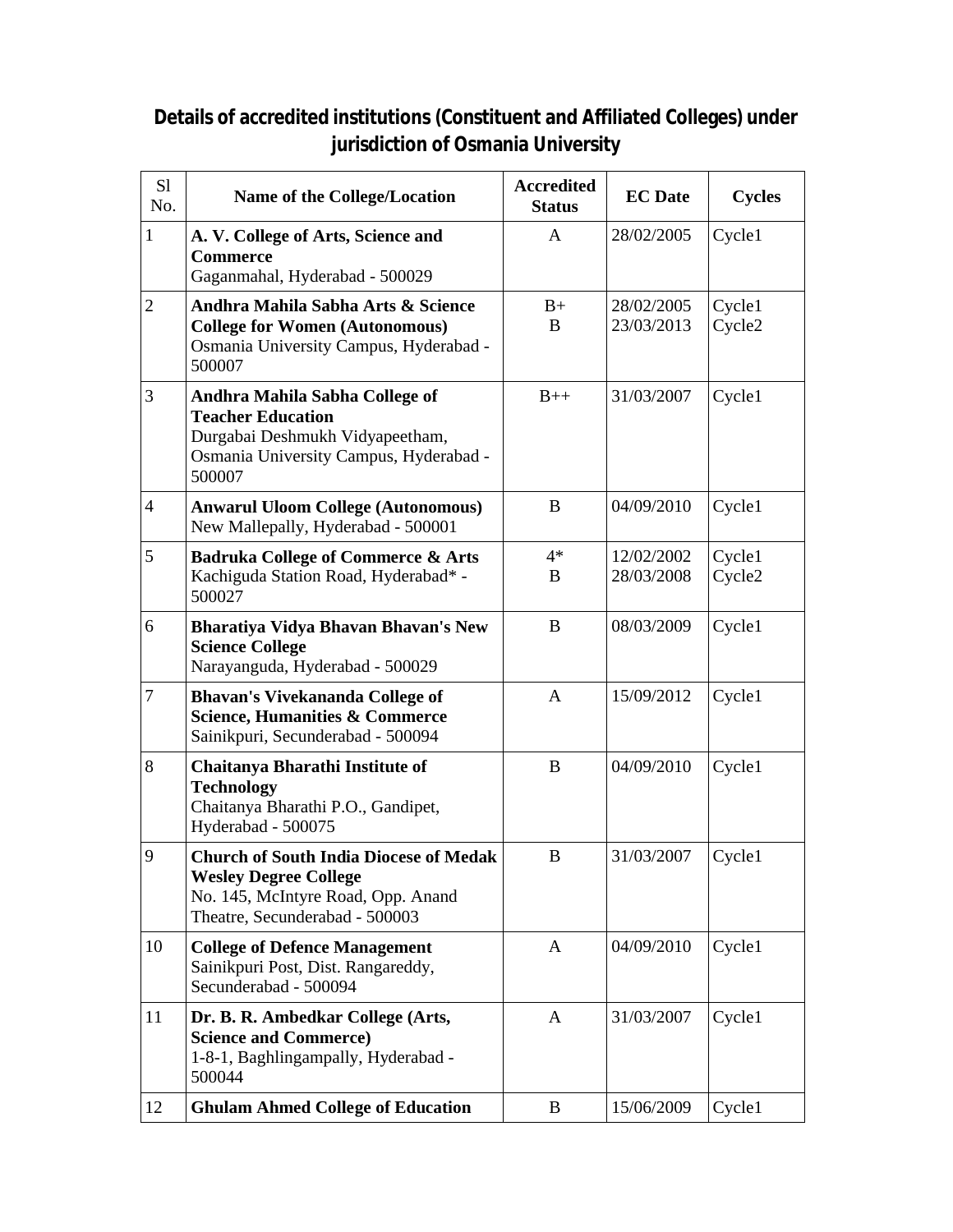|    | "Mount Pleasant", B-2-249, Road No. 3,<br>Banjara Hills, Hyderabad - 500034                                                                                                                               |                              |                          |                  |
|----|-----------------------------------------------------------------------------------------------------------------------------------------------------------------------------------------------------------|------------------------------|--------------------------|------------------|
| 13 | <b>Government City College (Autonomous)</b><br>High Court Road, Hyderabad - 500001                                                                                                                        | A<br>A                       | 16/02/2004<br>15/09/2012 | Cycle1<br>Cycle2 |
| 14 | <b>Government Degree College</b><br>Khairatabad, Hyderabad - 500004                                                                                                                                       | $B+$                         | 31/03/2007               | Cycle1           |
| 15 | <b>Government Degree College</b><br>Medak Road, Prashanthnagar, Siddipet -<br>502103                                                                                                                      | $B+$<br>A                    | 28/02/2005<br>30/11/2011 | Cycle1<br>Cycle2 |
| 16 | <b>Government Degree College</b><br>Dist. Medak, Gajwel - 502278                                                                                                                                          | B                            | 21/05/2006               | Cycle1           |
| 17 | <b>Government Degree College</b><br>Medak - 502110                                                                                                                                                        | $B+$                         | 21/05/2006               | Cycle1           |
| 18 | <b>Government Degree College for Women</b><br>Hussaini Alam, Hyderabad - 500002                                                                                                                           | $B+$<br>B                    | 20/05/2005<br>15/09/2012 | Cycle1<br>Cycle2 |
| 19 | <b>Government Degree College for Women</b><br>Dist. Medak, Sangareddy - 502001                                                                                                                            | B                            | 28/03/2008               | Cycle1           |
| 20 | <b>Government Degree College for Women</b><br>[Government College for Women (UG and<br>$PG)$ ]<br>Begumpet, Hyderabad* - 500016                                                                           | $B++$<br>B                   | 16/02/2004<br>04/09/2010 | Cycle1<br>Cycle2 |
| 21 | Hindi Mahavidyalaya<br>No. 2-1-569, Osmania University Road,<br>Nallakunta, Hyderabad - 00044                                                                                                             | B<br>B                       | 21/05/2006<br>15/09/2012 | Cycle1<br>Cycle2 |
|    |                                                                                                                                                                                                           |                              |                          |                  |
| 22 | <b>Holy Trinity Educational Society, Holy</b><br><b>Mary Institute of Technology and</b><br><b>Science (College of Education)</b><br>Yenkapalli, Pudur (Mandal), Dist. Ranga<br>Reddy, Vikarabad - 501109 | B                            | 31/03/2007               | Cycle1           |
| 23 | <b>Indian Institute of Management and</b><br><b>Commerce (Degree and PG College)</b><br>6-1-91, Adj. to Telephone Bhavan,<br>Khairatabad, Hyderabad - 500004                                              | B                            | 04/09/2010               | Cycle1           |
| 24 | <b>Indira Priyadarshini Government</b><br><b>Degree College for Women</b><br>Dist. Hyderabad, Nampally - 500009                                                                                           | $B++$                        | 31/03/2007               | Cycle1           |
| 25 | Kasturba Gandhi Degree and P. G.<br><b>College for Women</b><br>Marredpally, Secunderabad - 500026                                                                                                        | A<br>A                       | 21/09/2005<br>21/04/2012 | Cycle1<br>Cycle2 |
| 26 | <b>Loyola Academy Degree and P G</b><br><b>College (Autonomous)</b><br>Old Alwal, Secunderabad - 500010                                                                                                   | $\mathbf{A}$<br>$\mathbf{A}$ | 21/09/2005<br>16/09/2011 | Cycle1<br>Cycle2 |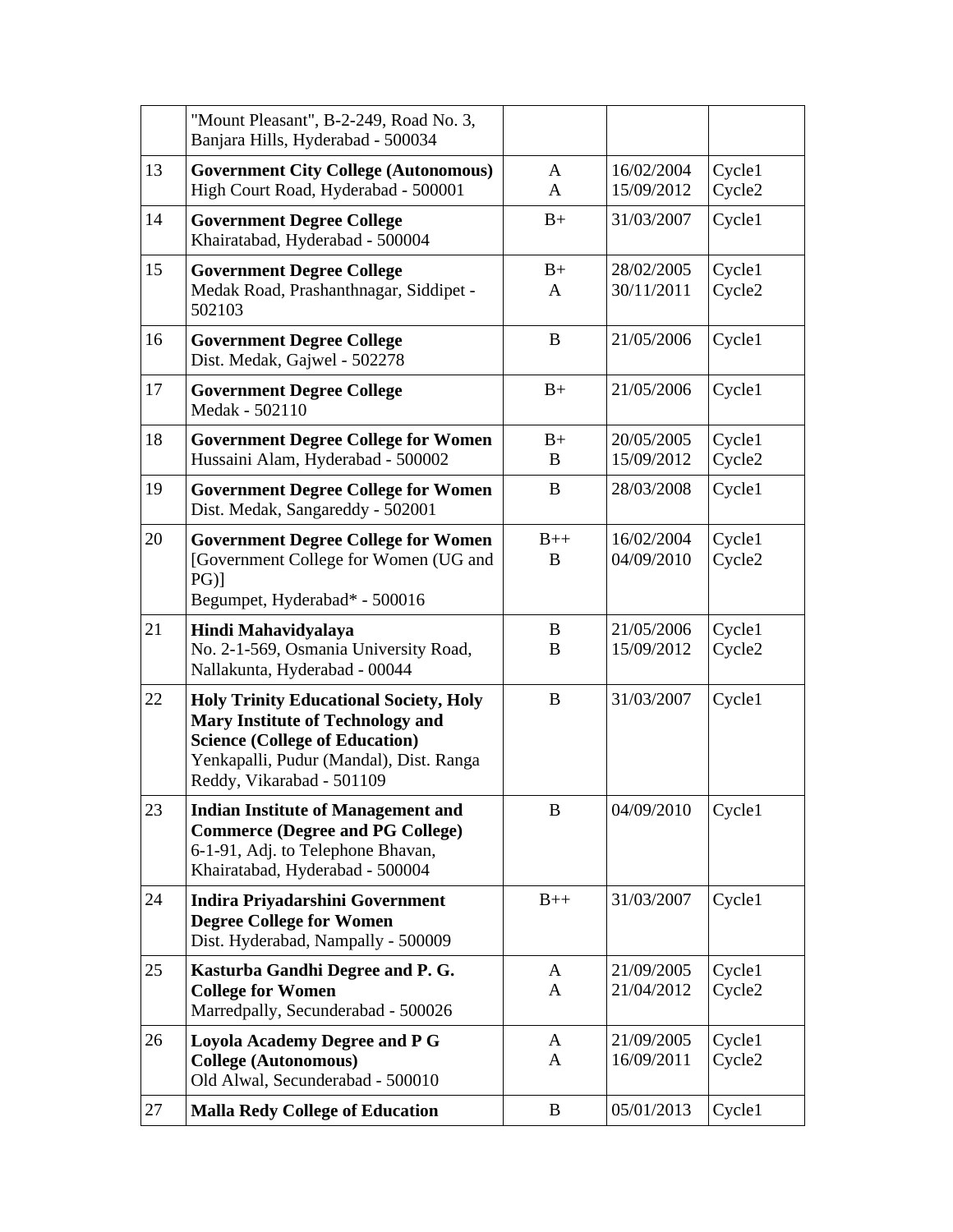|    | Suraam Colony Road, Suraram'X' Road,<br>Quthbullapur(M), Ranga Reddy,<br>Hyderabad - 500055                                                                     |                           |                                        |                            |
|----|-----------------------------------------------------------------------------------------------------------------------------------------------------------------|---------------------------|----------------------------------------|----------------------------|
| 28 | Marwadi Siksha Samithi Ramnath<br><b>Guljarilal Kedia College of Commerce</b><br>Esamia Bazar, Opp. Chaderghat New<br>Bridge, Hyderabad - 500027                | $B+$                      | 31/03/2007                             | Cycle1                     |
| 29 | <b>MESCO</b> Institute of Management and<br><b>Computer Sciences</b><br>13-5-741, MESCO Educational Complex,<br>Mustaidpura, Karwan Road, Hyderabad -<br>500006 | $\mathcal{C}$             | 31/03/2007                             | Cycle1                     |
| 30 | <b>Moghal College of Education</b><br>No. 8-5-2/18, Bandlaguda, Near<br>Chandrayangutta, Hyderabad* - 500005                                                    | $B+$<br>B                 | 02/02/2006<br>10/03/2012               | Cycle1<br>Cycle2           |
| 31 | <b>Mumtaz College</b><br>Malakpet, Hyderabad - 500036                                                                                                           | B                         | 31/03/2007                             | Cycle1                     |
| 32 | <b>Nanakram Bhagwandas Science College</b><br>and Post Graduate Centre<br>21-1-823, Charkaman, Rikab Gunj,<br>Hyderabad - 500002                                | $B+$                      | 31/03/2007                             | Cycle1                     |
| 33 | <b>Nehru Memorial Government Degree</b><br><b>College</b><br>Dist. Medak, Jogipet - 502270                                                                      | B                         | 31/03/2007                             | Cycle1                     |
| 34 | <b>Nizam College (Autonomous)</b><br>Osmania University, Hyderabad* - 500001                                                                                    | $B++$<br>$\mathsf{A}$     | 20/05/2005<br>10/03/2012               | Cycle1<br>Cycle2           |
| 35 | <b>Osmania University College for Women</b><br>(Autonomous)<br>Koti, Hyderabad* - 500095                                                                        | $5*$<br>A<br>B            | 29/04/1999<br>25/05/2005<br>05/01/2013 | Cycle1<br>Cycle2<br>Cycle3 |
| 37 | Pragati Mahavidyalaya Degree and PG<br><b>College</b><br>Hanuman Tekdi, Kandaswamy Lane,<br>Hyderabad - 500095                                                  | A                         | 31/03/2007                             | Cycle1                     |
| 38 | Raja Bahadur Venkata Rama Reddy<br>(R.B.V.R.R) Women's College<br>(Autonomous)<br>No. 3-4-527, Narayanguda, Hyderabad* -<br>500027                              | $2*$<br>A<br>$\mathbf{A}$ | 09/10/1999<br>02/02/2006<br>05/01/2013 | Cycle1<br>Cycle2<br>Cycle3 |
| 39 | Roda Mistry College of Social Work and<br><b>Research Centre (ICSW-AP)</b><br>Pan Maktha, Gachi Bowli Road, Golkonda<br>(PO), Hyderabad - 500008                | B                         | 16/02/2004                             | Cycle1                     |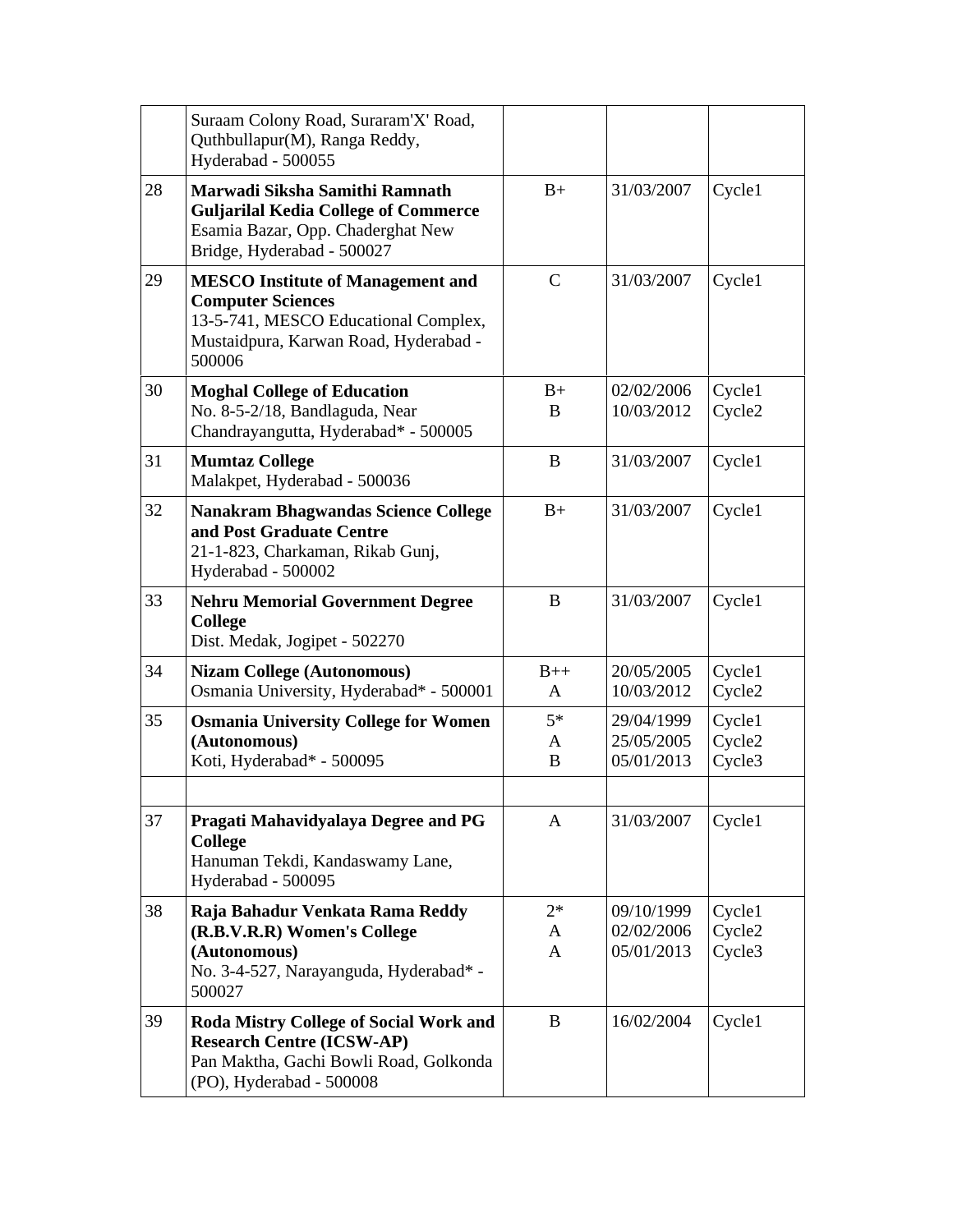| 40 | <b>Sardar Patel College</b><br>No. 14, Padmarao Nagar, Secunderabad -<br>500025                                                                     | B                 | 08/01/2011                             | Cycle1                     |
|----|-----------------------------------------------------------------------------------------------------------------------------------------------------|-------------------|----------------------------------------|----------------------------|
| 41 | Sarojini Naidu Vanita Maha Vidaylaya<br>Exhibition Grounds, M.J.Road Nampally,<br>Hyderabad - 500001                                                | $B++$<br>A        | 21/09/2005<br>15/09/2012               | Cycle1<br>Cycle2           |
| 42 | <b>Shadan College of Education</b><br>6-2-978, Khairatabad, Hyderabad - 500004                                                                      | B                 | 15/06/2009                             | Cycle1                     |
| 43 | <b>Shadan Degree College for Women</b><br>No. 6-2-978/1,2,3, Khairtabad, Hyderabad<br>$-500004$                                                     | B                 | 30/11/2011                             | Cycle1                     |
| 44 | Shankerlal Dhanraj Signodia College of<br><b>Arts and Commerce and PG Centre</b><br>Charkaman, Hyderabad - 500002                                   | $B++$             | 31/03/2007                             | Cycle1                     |
| 45 | Sree Anantha Padmanabha Arts,<br><b>Science and Commerce College</b><br>Dist. Ranga Reddy, Vikarabad - 501101                                       | $B++$             | 31/03/2007                             | Cycle1                     |
| 46 | <b>St. Ann's College for Women</b><br>Santhoshnagar Colony, Mehdipatnam,<br>Hyderabad - 500028                                                      | $\mathsf{A}$<br>A | 17/10/2006<br>05/01/2013               | Cycle1<br>Cycle2           |
| 47 | <b>St. Ann's College of Education</b><br>Sarojini Devi Road, Secunderabad -<br>500003                                                               | A<br>A            | 01/10/2002<br>30/09/2009               | Cycle1<br>Cycle2           |
| 48 | <b>St. Francis College for Women</b><br>(Autonomous)<br>Street No.6, Uma Nagar, Begumpet,<br>Hyderabad* - 500016                                    | $5*$<br>A<br>A    | 09/10/1999<br>02/02/2006<br>15/09/2012 | Cycle1<br>Cycle2<br>Cycle3 |
| 49 | <b>St. Joseph's Degree and PG College</b><br>5-9-1106, King Koti Road, Hyderabad -<br>500029                                                        | A                 | 16/09/2008                             | Cycle1                     |
| 50 | <b>St. Mary's College</b><br>Yousufguda, Hyderabad - 500045                                                                                         | B                 | 16/09/2008                             | Cycle1                     |
| 51 | St. Pious X Degree & PG College for<br>Women<br>Snehapuri Colony, Nacharam, Ranga<br>Reddy, Hyderabad - 500076                                      | $\mathbf{A}$      | 05/01/2013                             | Cycle1                     |
| 52 | <b>Tara Government College</b><br>Prasanthi Nagar, Medak District,<br>Sangareddy - 502001                                                           | $B+$<br>B         | 21/05/2006<br>23/03/2013               | Cycle1<br>Cycle2           |
| 53 | <b>Vivek Vardhini Education Society's</b><br><b>Vivek Vardhini College of Arts,</b><br><b>Commerce, Science and Post Graduate</b><br><b>Studies</b> | B                 | 16/09/2008                             | Cycle1                     |